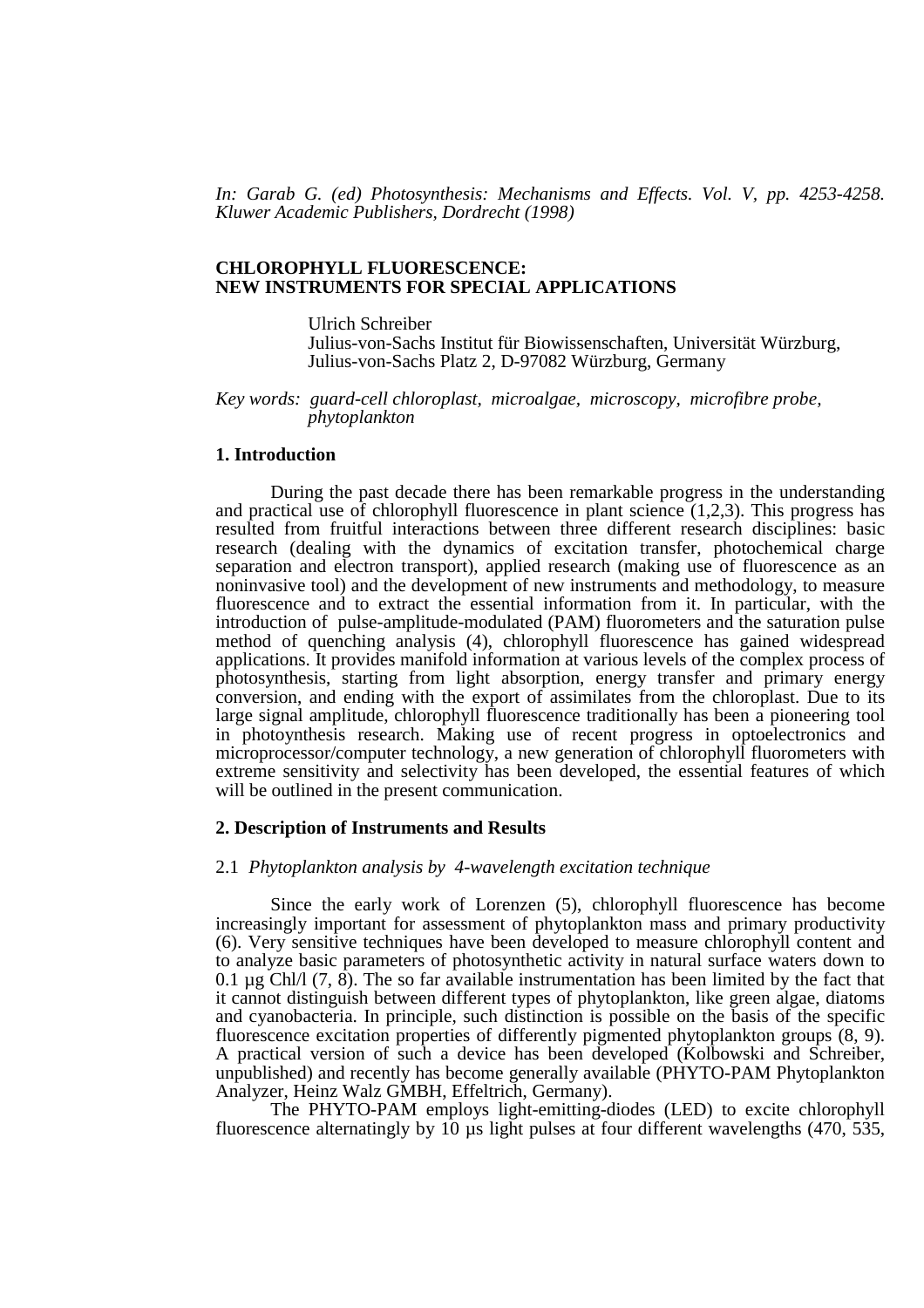

*Figure 1 User surface of the PHYTO-PAM with* display of "Algae"*window showing deconvoluted values of fluorescence, saturation pulse induced dF, Yield, and chlorophyll concentrations for cyanobacteria, green algae and diatoms in a riverwater sample.*

620 and 650 nm). The fluorescence pulses are detected by a photomultiplier and amplified under microprocessor-control, resulting in 4 separate continuous signals (4 channels). The fluorometer is operated in conjunction with a Pentium-PC and special Windows software for data deconvolution and analysis. The fluorescence information is displayed in seven different "Windows" on the PC-monitor screen. Fig. 1 shows the user surface and screen-layout with the "Algae"-window being active. Data from a typical measurement, which characterizes the phytoplankton in a river-water sample (Main river) are displayed. The measurement involved a chlorophyll determination (Chl, in µg/l) on the basis of chlorophyll fluorescence yield in the quasi-dark state (Fo) and determination of the quantum yield of photosystem II with the help of a brief pulse of saturating light. When a saturation pulse is triggered, the momentary fluorescence yield (Ft) is sampled and the increase of fluorescence (dF=Fm-Ft) is determined. The quantum yield (Yield) corresponds to dF/Fm. The displayed data for cyanobacteria (Blue), green algae (Green) and diatoms (Brown) were calculated from the original 4-channel fluorescence data by an on-line deconvolution routine, based on previously stored "reference excitation spectra". Such "spectra", which consist of only four points at 470, 535, 620 and 650 nm, can be readily measured under "Reference" for any pure algae culture. The reliability of deconvolution depends on proper choice of reference spectra. However, in any case, the differences between cyanobacteria, green algae and diatoms are sufficiently large to allow at least a coarse differentiation, even if the particular species contained in a sample were not identified.

Fluorescence not only provides information on the content of phytoplankton, but also on its photosynthetic activity, making use of the saturation pulse method. In particular, the effective photosystem II quantum yield observed during continuous illumination is closely correlated with relative electron transport rate (10). Under "Light Curve", the PHYTO-PAM provides a routine for measuring light response curves, which give insight into the light saturation properties and photosynthetic capacity of the differently pigmented algal groups. In Fig.2 the Light Curves corresponding to the sample of Fig.1 are shown. Only the responses of green algae  $(3.0 \mu g$  Chl/l) and of diatoms (2.1  $\mu$ g Chl/l) are displayed, as the content of cyanobacteria (0.3  $\mu$ g Chl/l) was too low to give a satisfactory response with a single recording. In the given example, the light responses of green algae and diatoms were very similar, with  $I_k$ (green) = 222 and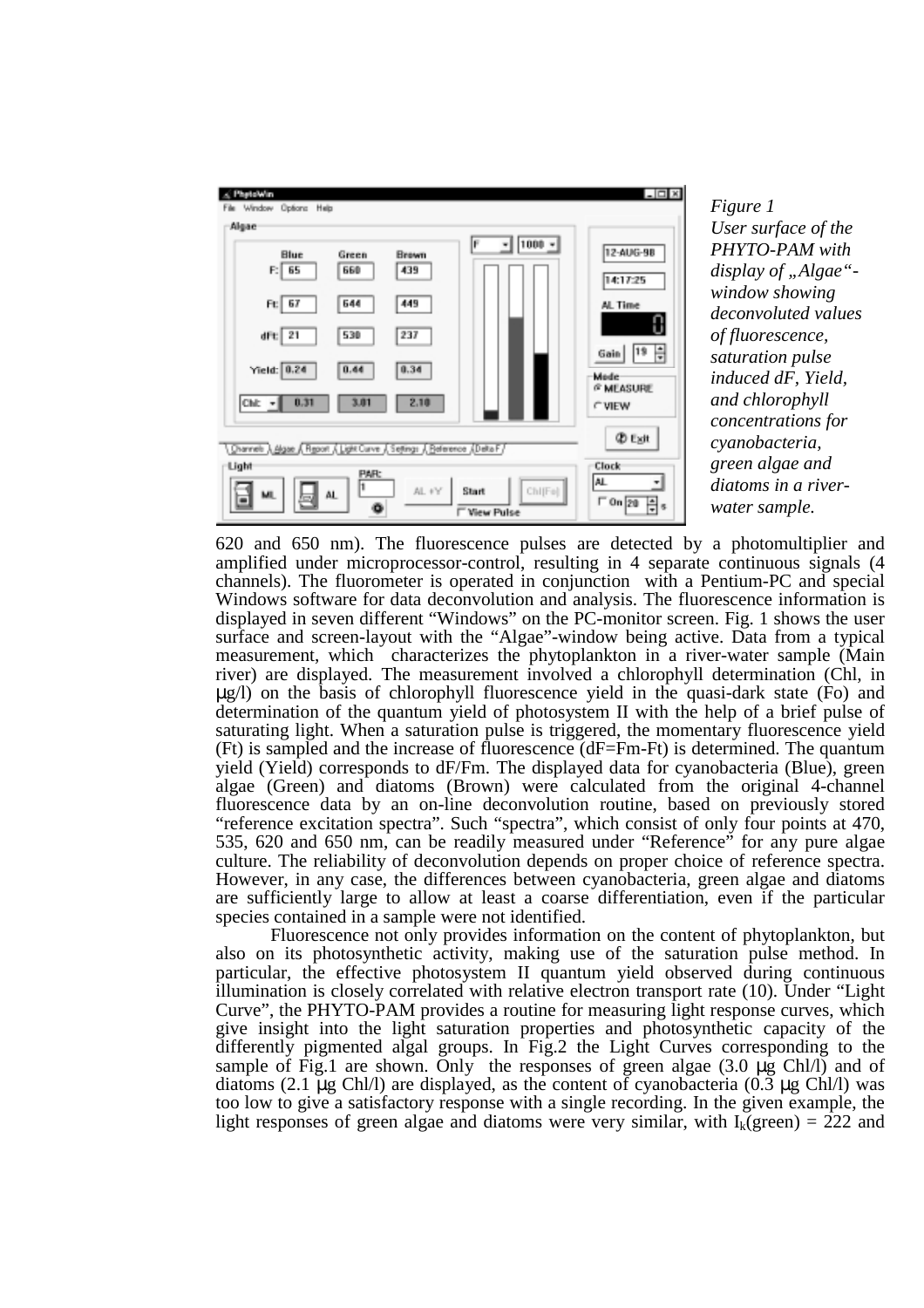

*Figure 2 User surface of the PHYTO-PAM in the "Light Curve" mode of operation. Display of light response curves of relative electron transport rate (ETR) and of effective quantum yield, deconvoluted for green algae and diatoms in a riverwater sample (see also Figure 1).*

 $I_k(brown) = 212 \mu mol$  quanta/m<sup>2</sup>s PAR. For comparison, it may be mentioned that a pure culture of *Ankistrodesmus* grown in artificial light was characterized by a much lower value of  $I_k = 38 \mu$ mol quanta/m<sup>2</sup>s PAR (original data not shown).

While it is not surprising that, as in the example of Fig.2, green algae and diatoms, having experienced the same light conditions, display very similar light



*Figure 3 Light response curves of green algae and diatoms in a Sydney Harbour water sample.*

response curves, in other cases one may also encounter samples with different behaviour. An example is given in Fig. 3, which shows light response curves of green algae and diatoms in a water sample from Sydney Harbour. In contrast to the green algae, in this case the diatoms show an unusually low quantum yield in the dark, which rises in low light, before it declines again in parallel to the quantum yield of the green algae. This unusual behaviour of diatoms appears likely to reflect partial reduction of the photosystem II acceptor pool in the dark by electrons from reduced stroma components, possibly via NADPHdehydrogenase, as previously observed in cyanobacteria (11). As a consequence, in the dark the diatoms may be in state 2 (12), which by illumination would be reversed into state 1.

With the present optical geometry of the PHYTO-PAM, which essentially has been previously described (9), in a single recording the detection limit is at 0.1 µg Chl/l. The limiting factor is a background signal corresponding to ca. 5 µg Chl/l. Although this background signal can be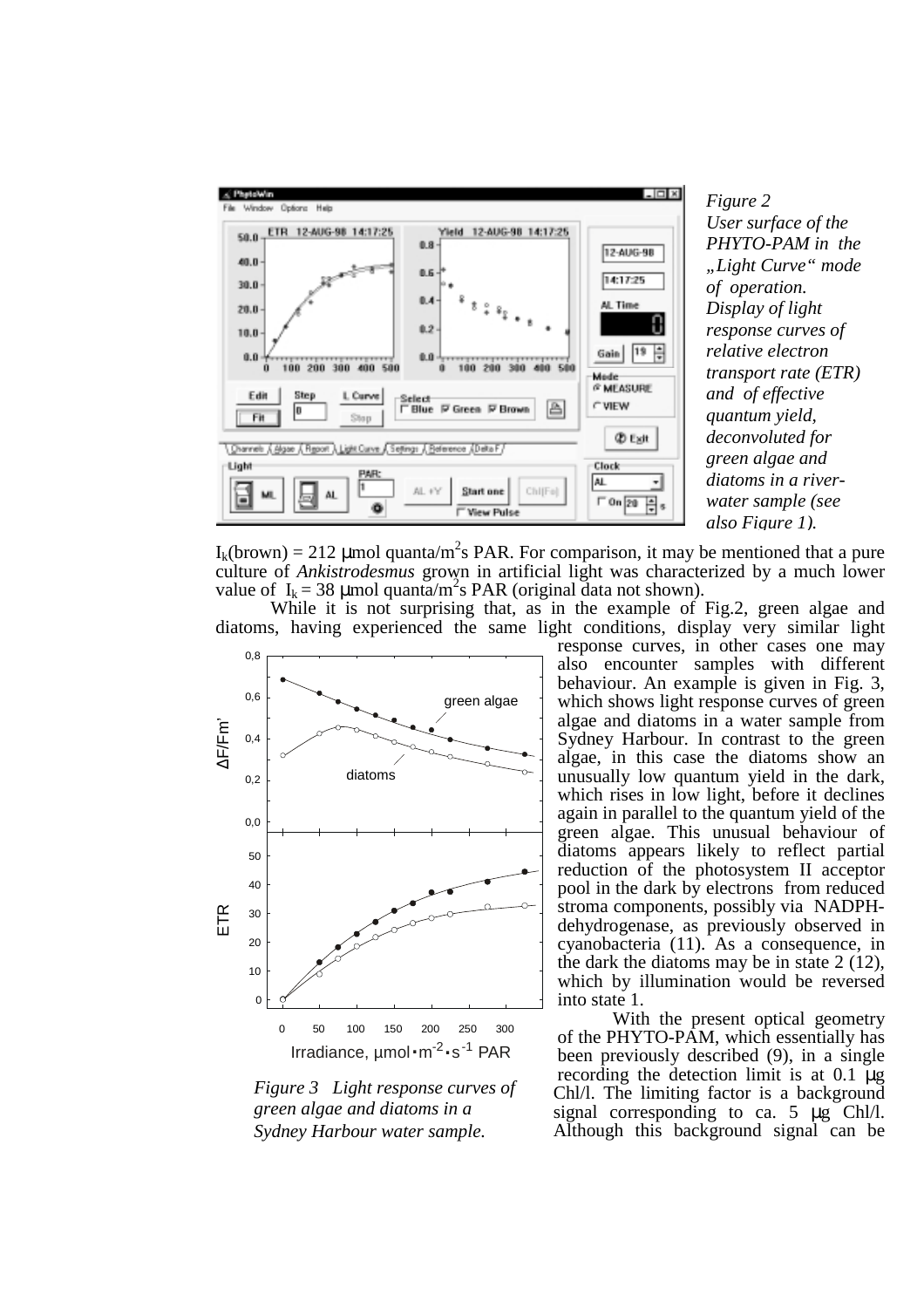readily determined (from measurement with filtrate) and automatically subtracted from the total signal, it determines the overall noise level. The signal/noise and, hence, the detection limit can be improved by signal averaging. A special "Delta F"-mode of operation is provided, in which the ∆F-values induced by repetitive saturation pulses are averaged, with deconvolution into the contributions of green algae, diatoms and cyanobacteria. In this way, independent of any background signal, only the photosynthetically active chlorophyll (characterized by variable fluorescence, ∆F) can be assessed.

2.2 Ultrasensitive measurements at the level of single cells and chloroplasts

Standard PAM fluorometers are equipped with PIN-photodiodes as fluorescence detectors, which display a very large dynamic range, thus tolerating large background signals without any significant increase in noise. While this is of particular advantage in field applications, when fluorescence is measured e.g. in full sun light, it is also essential for use of the saturation pulse method, which employs actinic light pulses ca.  $10<sup>4</sup>$  times more intense than the modulated measuring light. Photomultipliers, on the other hand, while being far more efficient in the detection of low light signals, are strongly disturbed by background light. Very recently, a new generation of PAM fluorometers has been developed (Schreiber and Gademann, unpublished) and now has become generally available, which makes use of the exceptional sensitivity of photomultipliers and still allows quenching analysis by the saturation pulse method (PAM-CONTROL, Universal Control Unit for Ultrasensitive Chlorophyll Fluorescence Measurements, in conjunction with various emitter-detector units, Heinz Walz GmbH). Here a short description of the so-called MICROSCOPY-PAM fluorometer and some examples of the performance of this new device will be presented.



The MICROSCOPY-PAM consists of a modified epifluorescence microscope, the PAM-CONTROL unit and a Pentium-PC with dedicated Windows-software (WinControl) for system operation and fluorescence analysis. Fig.4 shows a blockdiagram of the new device. A blue LED peaking at 470 nm, which is installed in place of the usual Xe-arc lamp in the excitation pathway of the microscope, does not only provide pulse-modulated measuring light, but also serves for actinic and saturation pulse illumination. A miniature photomultiplier is mounted on the phototube adaptor of the microscope. By visual inspection, with the help of an iris diaphragm the field of view can be narrowed

*Figure 4 Block diagram of MICROSCOPY-PAM chlorophyll fluorometer. See text for further details.*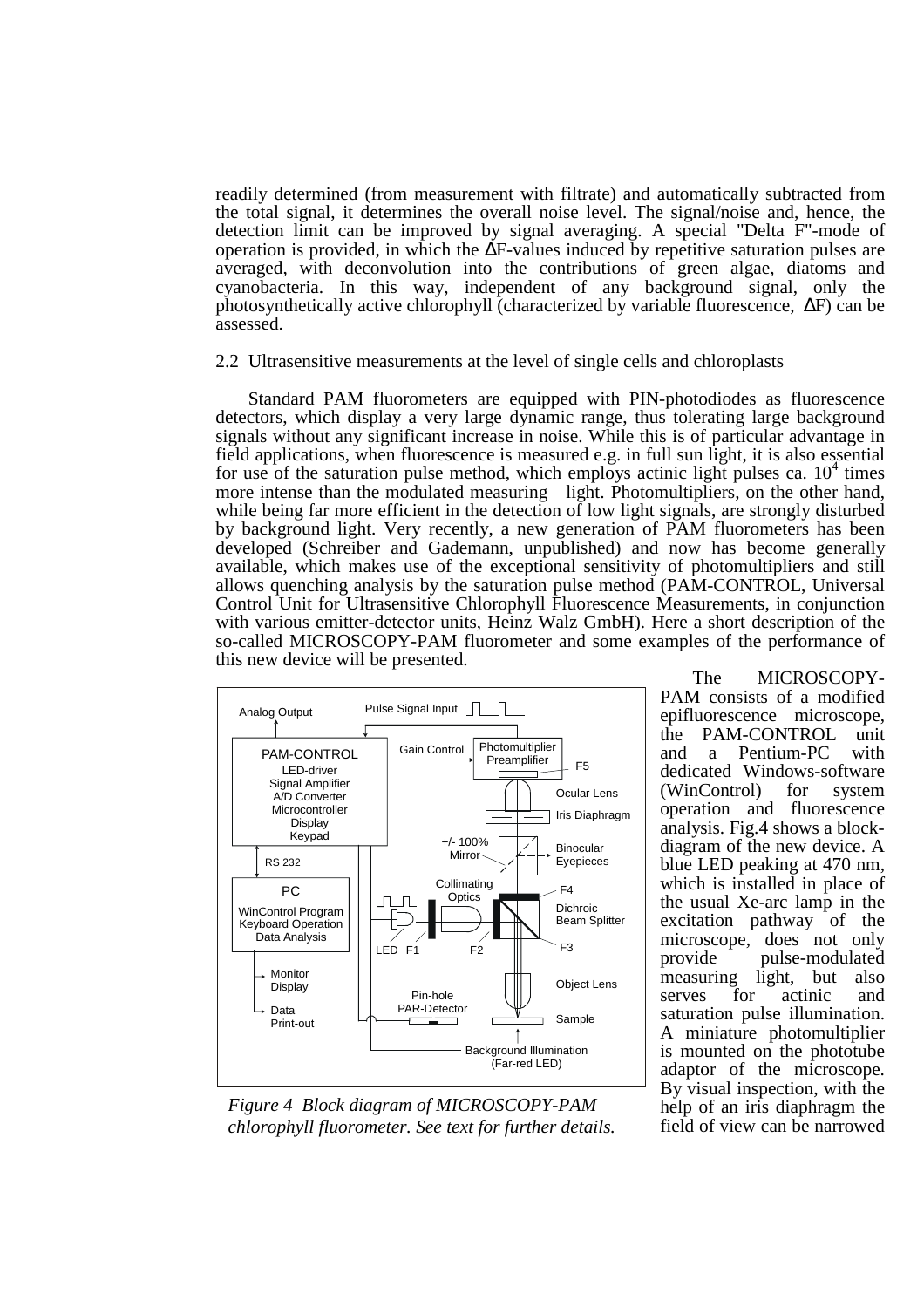down, such that the fluorescence characteristics of a particular, microscopically small object (as e.g. a single cell or chloroplast) can be selectively assessed.

In Fig.5 typical recordings of dark-light induction curves are displayed, which were measured with the MICROSCOPY-PAM. It is apparent that with a single cell of





*Figure 5 Typical recordings of darklight induction curves with repetitive application of saturation pulses as measured with the MICROSCOPY-PAM .*

*Figure 6 Dark-light induction curves with repetitive saturation pulses for quenching analysis measured on a single guard cell pair of Vicia faba in presence and absence of O2.*

*Ankistrodesmus* (3x12  $\mu$ m) and a single spinach chloroplast ( $\phi$  5  $\mu$ m) essentially the same fluorescence information can be gained as usually obtained with algae suspensions or whole leaves containing millions of cells. When only the measuring light (ML) is applied, minimal fluorescence yield, Fo, is monitored. Maximal fluorescence, Fm, is induced by a saturation pulse, SP. Following onset of actinic illumination (AL-on), repetitive saturation pulses are applied to assess maximal fluorescence yield, Fm', which is lowered with respect to Fm by nonphotochemical quenching. The WinControl software provides on-line calculation of effective quantum yield and quenching coefficients, which are displayed on the PC monitor screen (not shown). As with the PHYTO-PAM described above (see Fig.2), also a window for recording of light response curves is available (not shown).

An important practical application of the MICROSCOPY-PAM relates to the study of guard-cell photosynthesis. As shown in Fig.6, the fluorescence responses of *Vicia faba* guard cells display all the well-known features of a fully functional photosystem II and also of apparently normal electron transport activity. However, this electron transport does not necessarily reflect Calvin cycle activity and  $CO<sub>2</sub>$ -fixation. This may be concluded from the fact that it is severely suppressed when molecular oxygen is removed. While further discussion of this interesting aspect would be out of scope of the